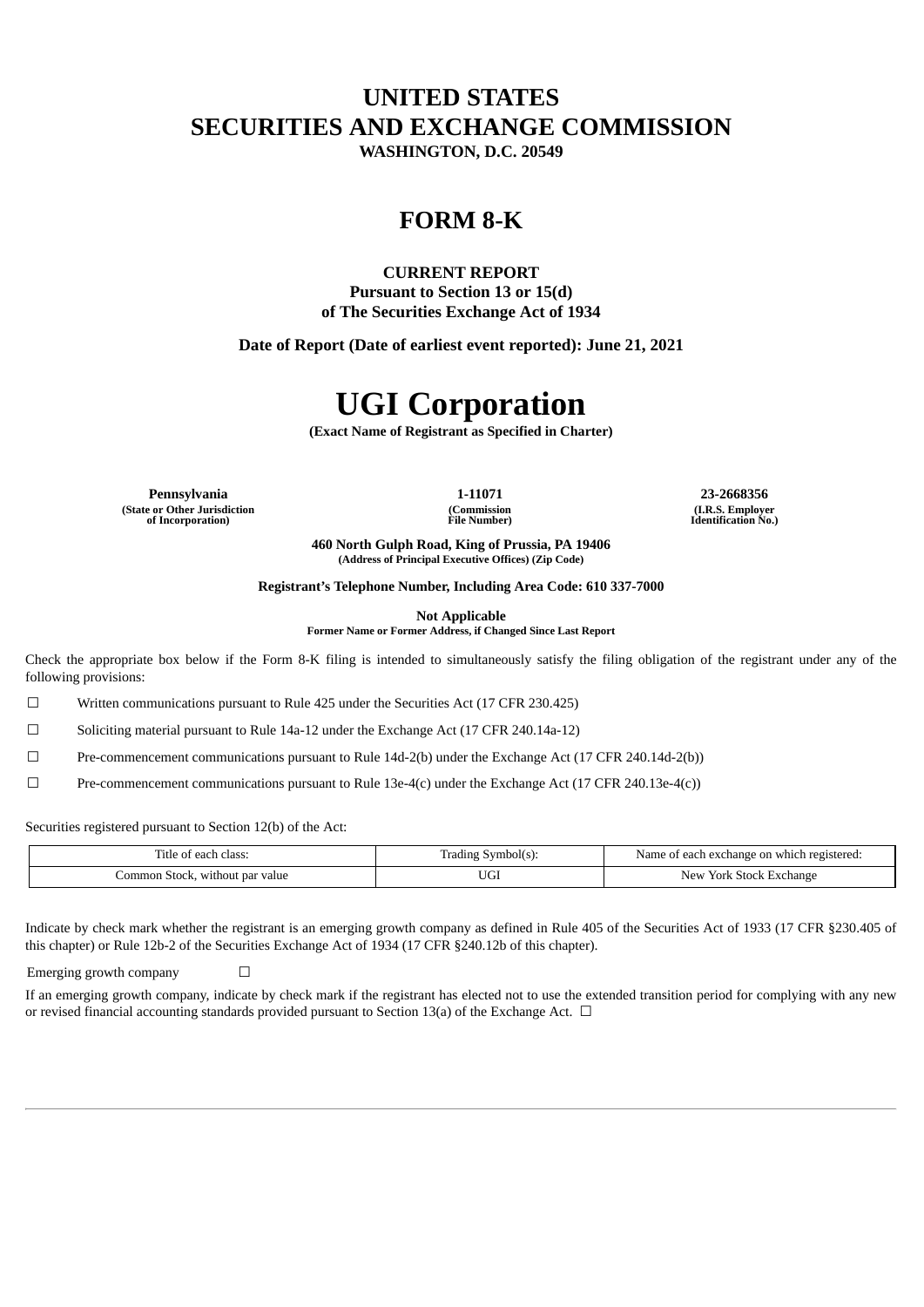#### **Item 7.01 Regulation FD Disclosure.**

UGI Corporation (the "Company") will host its biannual 2021 Virtual Investor Day on June 21, 2021. The presentation materials will be available in the "Investors" section of the Company's website (www.ugicorp.com) under "Events and Presentations" during and following the Virtual Investor Day.